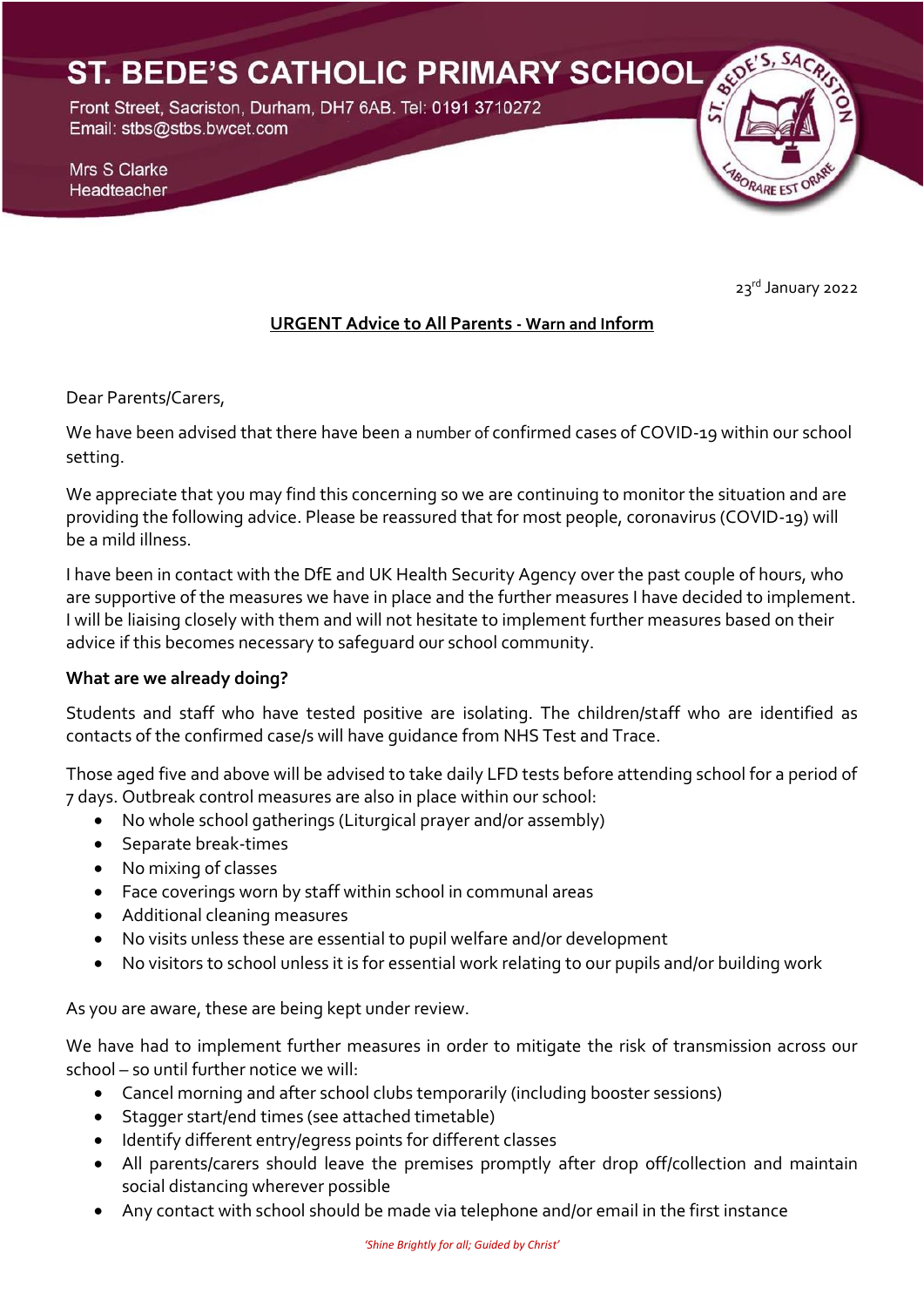These measures are temporary and will be reviewed during the week to decide if we need to continue them depending upon positive Covid cases within school that present themselves.

### **If your child is well**

The school remains open. If your child remains well, they can continue to attend school as normal. We will keep this under review.

In addition to daily LFD testing for close contacts, we encourage household members aged 11 and over to continue with twice weekly LFD testing to help identify cases promptly.

If you think your child is a close contact but has not been contacted directly by NHS Test and Trace, then we would advise they undertake daily LFD tests for a period of 7 days. This advice applies to children aged 5 and over. Whilst daily testing for 7 days is your choice, it is strongly encouraged as it helps to reduce the spread of COVID-19 in your community.

### **If your child develops symptoms of COVID-19 or tests positive for COVID-19**

If your child develops symptoms of coronavirus (COVID-19), they should get a PCR test [\(https://www.gov.uk/get-coronavirus-test](https://www.gov.uk/get-coronavirus-test) or call 119) and remain at home at least until the result is known and they are fever free (without medication) for at least 24 hours.

- If negative, the child can end self-isolation and return to school once well;
- If positive, the child should isolate as a positive case (see below)

People who test positive for COVID-19 should self-isolate at home until they are well (48 hours fever free) and *either*:

- a) 10 full days have passed, *or*
- **b)** They have produced two negative LFD tests at least 24 hours apart, with the first taken no earlier than day 5. **\*\*\*If you have any doubt about the swab technique then please consider repeating the test in order to ensure your child is not infectious anymore.**

**Note:** Lingering coughs and changes to smell/taste are *not* a sign of ongoing infectiousness, so children can return to school if they have ended their self-isolation period (see above).

If your child does not have symptoms, count the day they took the test as day 0. If they subsequently develop symptoms, they will need to restart their isolation period using the day symptoms developed as day 0.

You can seek advice on COVID-19 symptoms from th[e nhs.uk website.](https://www.nhs.uk/conditions/coronavirus-covid-19/check-if-you-have-coronavirus-symptoms/) If you are concerned about your child's symptoms, or they are worsening you can seek advice from NHS 111 a[t https://111.nhs.uk/](https://111.nhs.uk/) or by phoning 111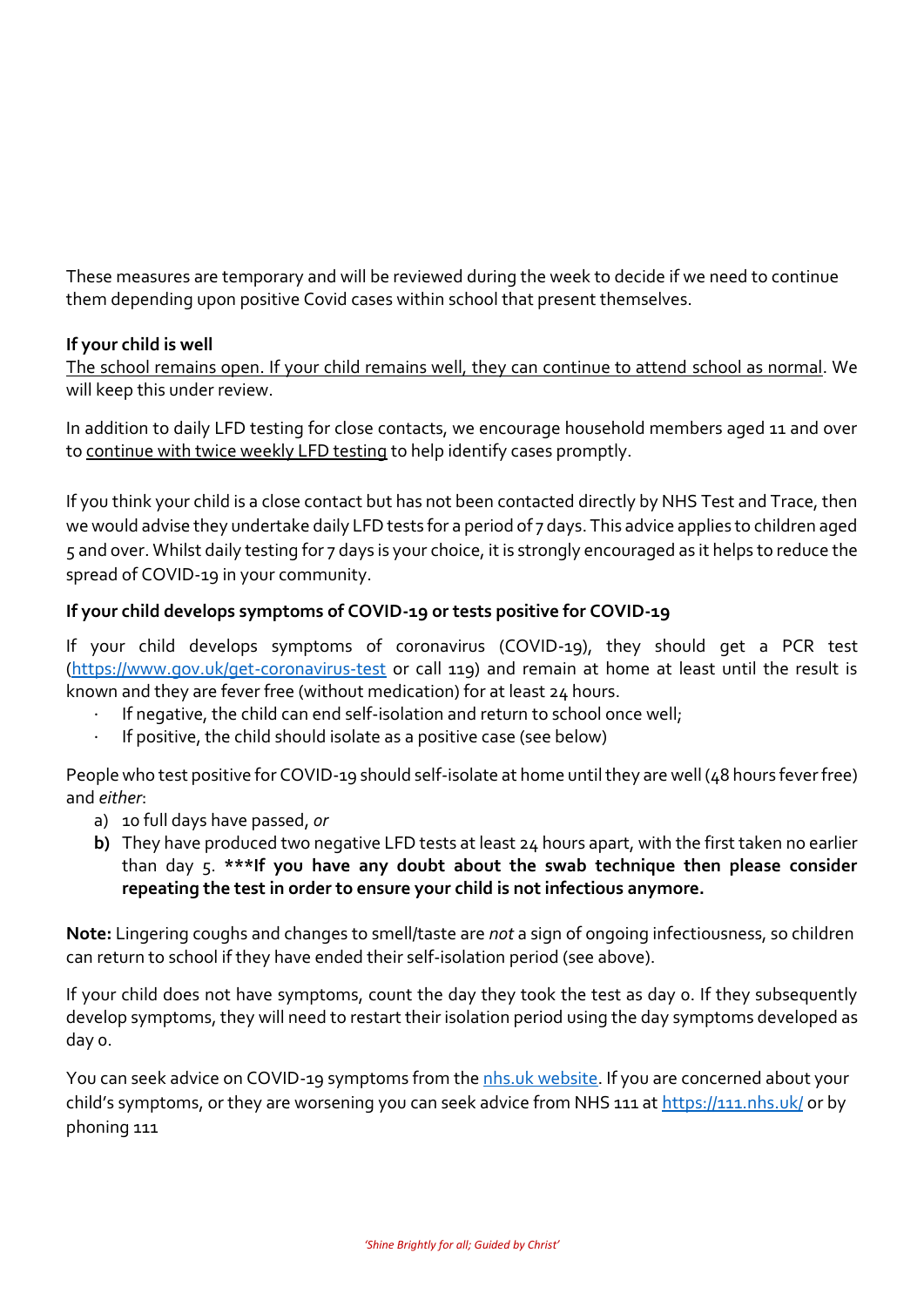## **Instructions for people who live in the same household as someone who has tested positive for COVID-19 or is symptomatic and awaiting a test result**

NHS Test and Trace will contact you to check whether you are legally required to self-isolate. If you are not legally required to self-isolate, you will be provided with advice on testing, **advised to take extra caution**, and given guidance on preventing the spread of COVID-19.

Those who are [clinically extremely vulnerable](https://www.gov.uk/government/publications/guidance-on-shielding-and-protecting-extremely-vulnerable-persons-from-covid-19/guidance-on-shielding-and-protecting-extremely-vulnerable-persons-from-covid-19) should be supported to minimise their contact with other people in the household during this period, regardless of whether others have symptoms or not.

### **You are** *not* **required to self-isolate** [if any of the following apply:](https://www.gov.uk/government/publications/covid-19-stay-at-home-guidance/stay-at-home-guidance-for-households-with-possible-coronavirus-covid-19-infection#exempt)

- You are fully vaccinated
- · You are below the age of 18 years 6 months
- · You have taken part in or are currently part of an approved COVID-19 vaccine trial
- · You are not able to get vaccinated for medical reasons

Fully vaccinated means that you have been vaccinated with an MHRA approved COVID-19 vaccine in the UK, and at least 14 days have passed since you received the recommended doses of that vaccine (note this is currently under review and may be updated to include a booster dose in due course).

In line with national guidance for households with Covid-19 infection, household and other close contacts of someone who has tested positive for COVID-19 should undertake **daily LFD testing for a period of 7 days** or for 10 days from their last contact with the positive case (whichever is first). This is recommended for all close contacts aged 5 and over who are not required to isolate.

### **You are required to self-isolate if you're aged over 18 years and 6 months and** [if any of the following](https://www.nhs.uk/conditions/coronavirus-covid-19/self-isolation-and-treatment/when-to-self-isolate-and-what-to-do/)  [apply](https://www.nhs.uk/conditions/coronavirus-covid-19/self-isolation-and-treatment/when-to-self-isolate-and-what-to-do/)**:**

- · You have received only one dose of the COVID-19 vaccine
- · You have not received any dose of the COVID-19 vaccination
- You are not otherwise exempt

Household members who need to self-isolate as close contacts should not go to work, school or public areas, and exercise should be taken within the home. You should ask friends or family if you require help with buying groceries, other shopping or picking up medication, or walking a dog. Alternatively, you can order your shopping online and medication by phone or online. Please read [the stay at home guidance](https://www.gov.uk/government/publications/covid-19-stay-at-home-guidance/stay-at-home-guidance-for-households-with-possible-coronavirus-covid-19-infection) which provides information on this.

Household members staying at home for 10 days will greatly reduce the overall amount of infection the household could pass on to others in the community.

You could be fined if you do not self-isolate following a notification by NHS Test and Trace. You may be entitled to a one-off payment of £500 through th[e NHS Test and Trace Support Payment scheme](https://www.gov.uk/government/publications/test-and-trace-support-payment-scheme-claiming-financial-support/claiming-financial-support-under-the-test-and-trace-support-payment-scheme) if you are required to stay at home and self-isolate, or you are the parent or guardian of a child who has been told to self-isolate.